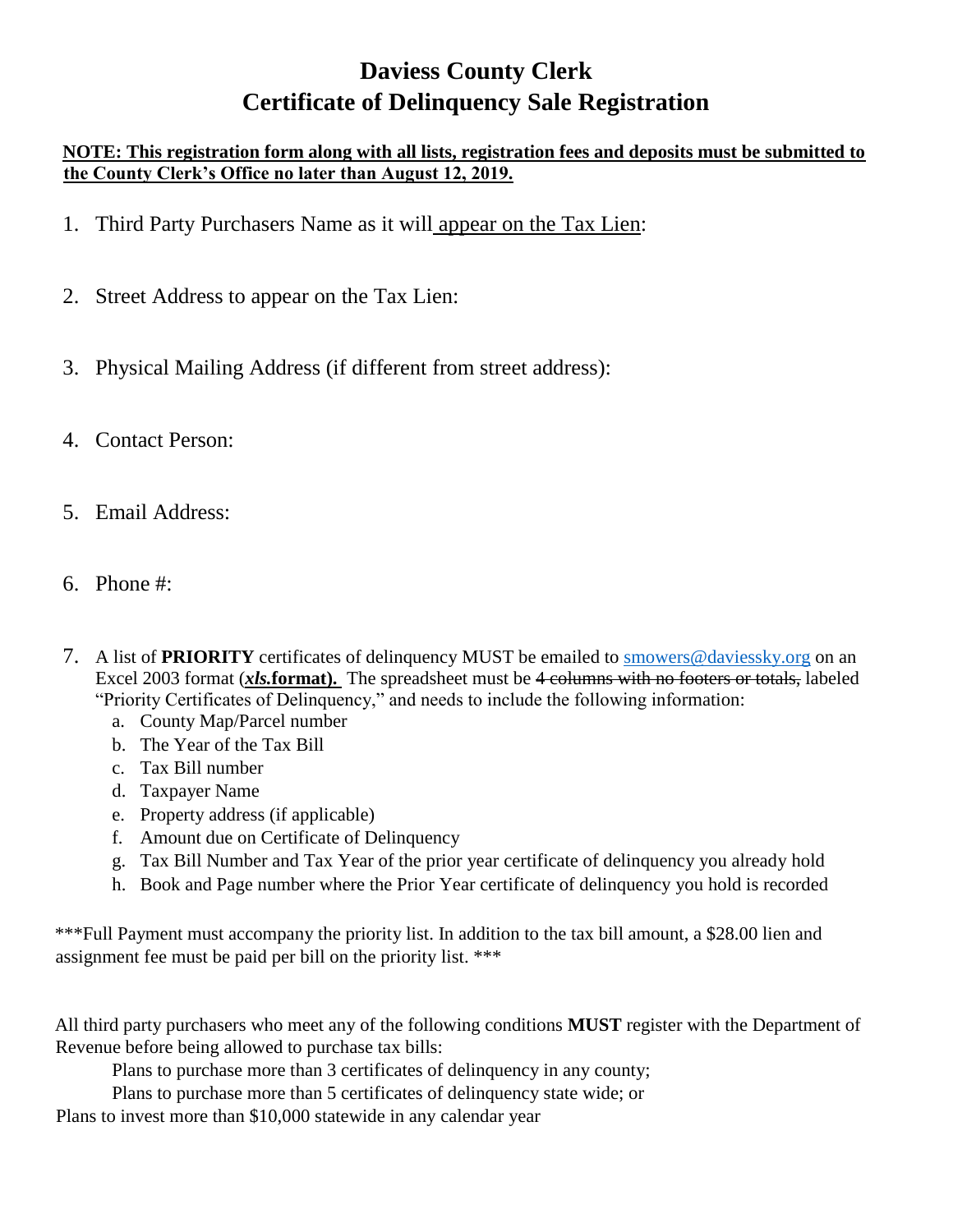#### **The Certificate of Registration from the Department of Revenue MUST be provided upon registering with the County Clerk**.

- 8. A list of each **CURRENT** certificate of delinquency you intend to purchase at the sale MUST be emailed to smowers@daviessky.org on an Excel 2003 format (*xls.***format)**. The spreadsheet must be 4 columns with no footers or totals (*this list Must be in the order of the bills that you wish to purchase*). Also a copy of your list in Bill Number Order, for which no prior year claim exists must be submitted. For each certificate of delinquency the following information needs to be provided:
	- a. County Map/Parcel Number
	- b. Tax bill number
	- c. Taxpayer name
	- d. Amount due on the certificate of delinquency
	- e. Address of property (if applicable)
	- f. The total due for all certificates of delinquency

#### **CALCULATE YOUR REQUIRED DEPOSIT**:

Yes / No Purchase Cap Amount \$ (Purchases in Lottery Sale not to exceed this amount) TOTAL TAXES due on all PRIORITY certificates listed in Item 7:\$

### 25% of the TOTAL TAXES due on **CURRENT** year

certificates listed in Item 8:\$

### Additional Monies Due:

Total number of Certificates purchased multiplied by \$28.00 \$

(Assignment fee for the purchased tax certificates) Registration Fee  $\qquad \qquad$   $\qquad \qquad$   $\qquad \qquad$ (\*Total number of certificates listed in Item 7 multiplied by  $$5.00 \&$ the Total number of certificates listed in Item 8 multiplied by \$10.00. The Maximum Registration Fee is \$250.00**. Please include a separate payment for the amount with your registration.)**

**TOTAL DUE \$** 

Your deposit must be received no later than August 12, 2019. Acceptable forms of payment include: **CASH, CASHIER'S/CERTIFIED CHECK OR (CREDIT/DEBIT CARD) (SEE CLERK FOR DETAILS).**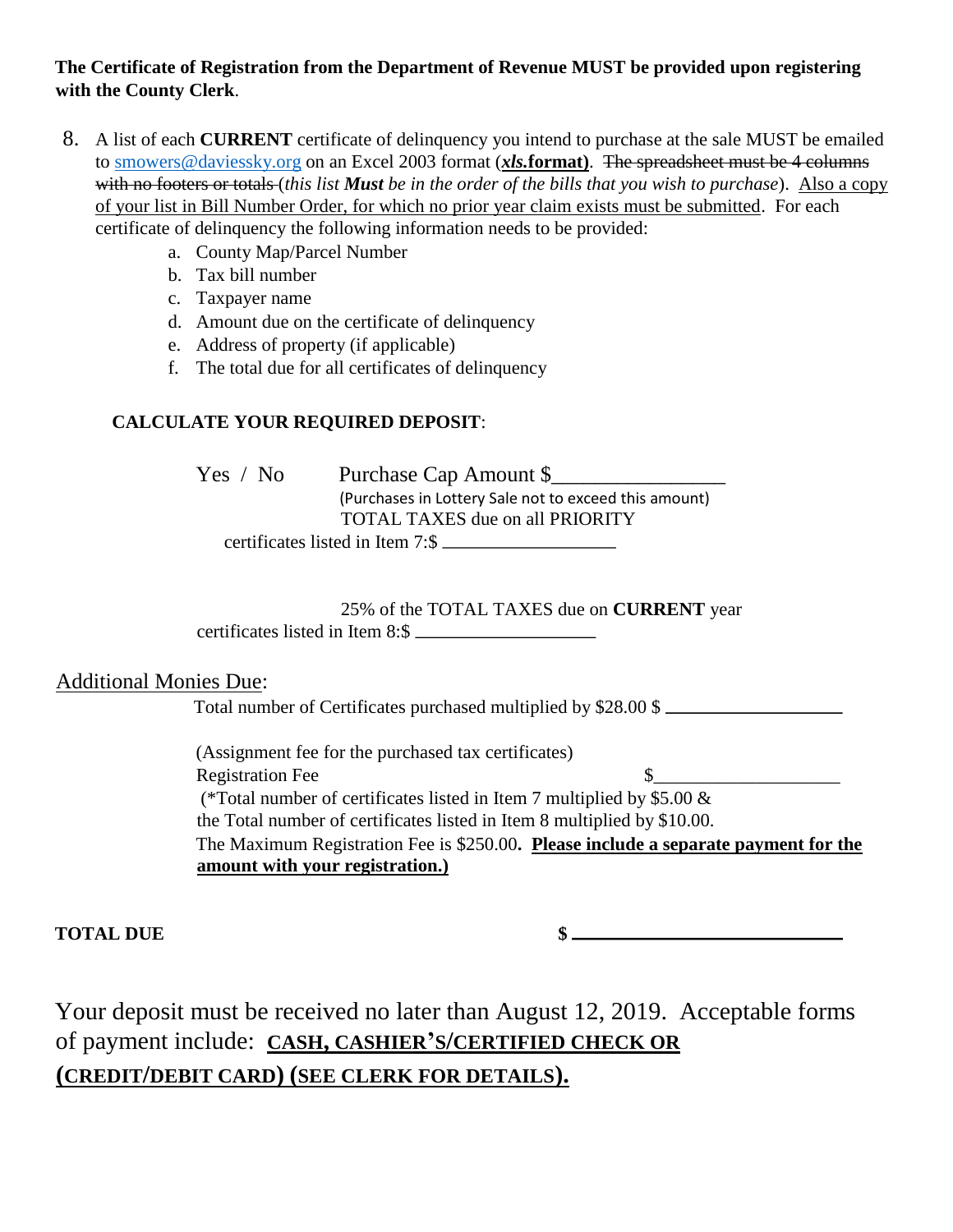The current tax year's bills may be viewed on our website a[t](http://www.daviesscountyclerk.org/) [www.daviesscountyclerk.org](http://www.daviesscountyclerk.org/) at least 30 days prior to the tax sale date and in our countywide newspaper, MessengerInquirer, within 30 to 45 days before the tax sale date. Some bills listed will not be available for purchase.

Please read and confirm the following sworn statement. Be advised that filing a false sworn statement with the intent to mislead a County Clerk is a violation of KRS 523.030 and is a Class A Misdemeanor.

I hereby certify that I am not participating in this sale in conjunction with any related person or related business entity, nor is the corporation, partnership, trust, limited liability company, or other entities being represented are related by blood or marriage, to obtain any advantages over other potential purchasers at the sale.

| Commonwealth of Kentucky                                                         |         |
|----------------------------------------------------------------------------------|---------|
|                                                                                  |         |
| Subscribed, sworn and acknowledged before me this _______ day of _______________ |         |
|                                                                                  | , 2019. |
| By                                                                               |         |
|                                                                                  |         |
|                                                                                  |         |

Notary Public, State at Large My Commission Expires:

\*\*A Certified Copy Fee of \$5.00 per certificate will be charged if certified copies are requested. The Release Fee will not be collected until the Release is recorded\*\*

## **Last day for registration and submitting Priority & Current lists with the County Clerk is August 12, 2019 by 4:30 pm CST.**